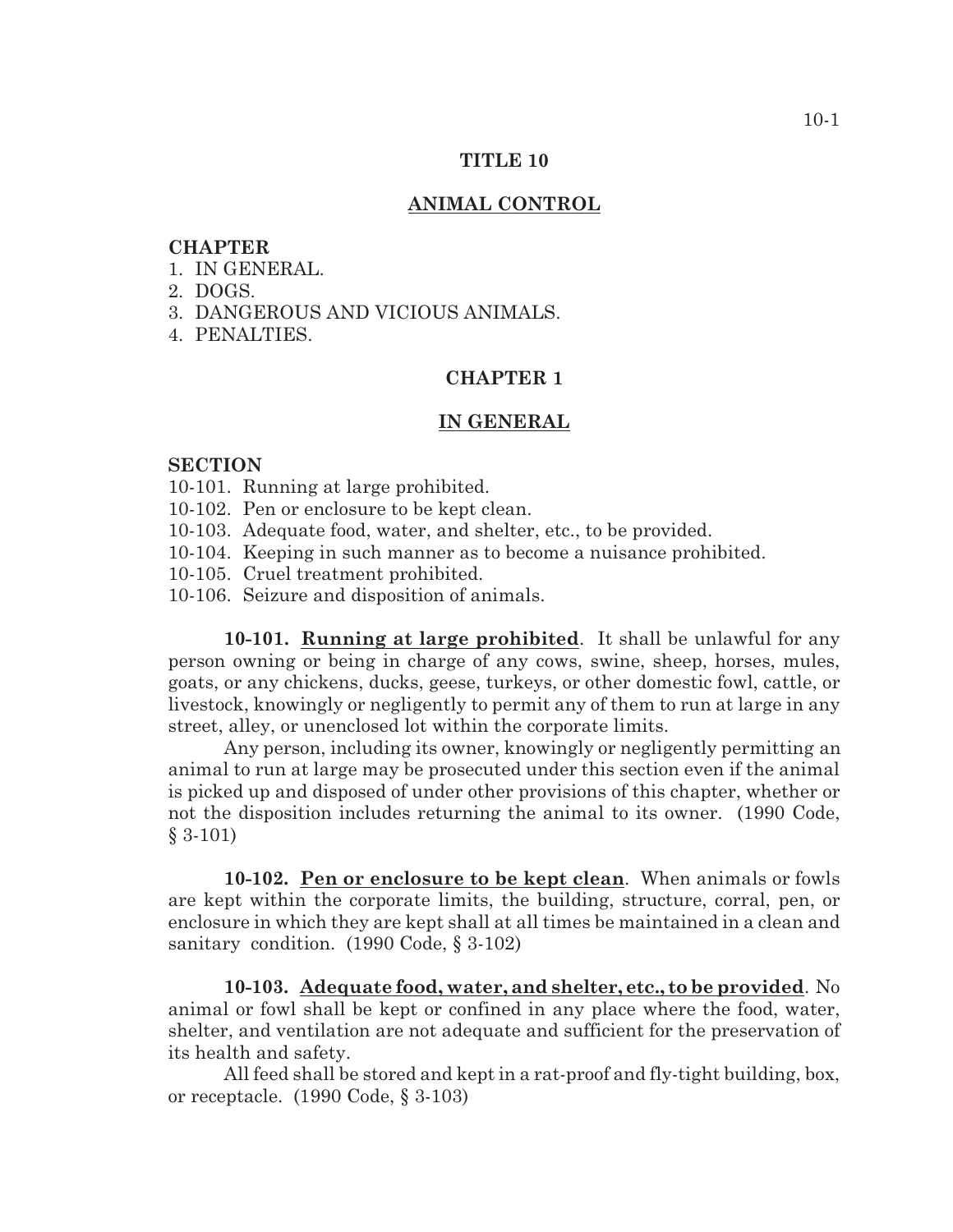**10-104. Keeping in such manner as to become a nuisance prohibited**. No animal or fowl shall be kept in such a place or condition as to become a nuisance because of either noise, odor, contagious disease, or other reason. (1990 Code, § 3-104)

**10-105. Cruel treatment prohibited**. It shall be unlawful for any person to beat or otherwise abuse or injure any dumb animal or fowl. (1990 Code, § 3-105)

**10-106. Seizure and disposition of animals**. Any animal or fowl found running at large or otherwise being kept in violation of this chapter may be seized by any police officer or other properly designated officer or official and confined in a pound provided or designated by the board of mayor and aldermen. If the owner is known he shall be given notice in person, by telephone, or by a postcard addressed to his last-known mailing address. If the owner is not known or cannot be located, a notice describing the impounded animal or fowl shall be posted in at least three (3) public places within the corporate limits. In either case the notice shall state that the impounded animal or fowl must be claimed within five (5) days by paying the pound costs or the same will be humanely destroyed or sold. If not claimed by the owner, the animal or fowl shall be sold or humanely destroyed, or it may otherwise be disposed of as authorized by the board of mayor and aldermen.

The pound keeper shall collect from each person claiming an impounded animal or fowl reasonable fees, in accordance with a schedule approved by the board of mayor and aldermen, to cover the costs of impoundment and maintenance. (1990 Code, § 3-106, modified)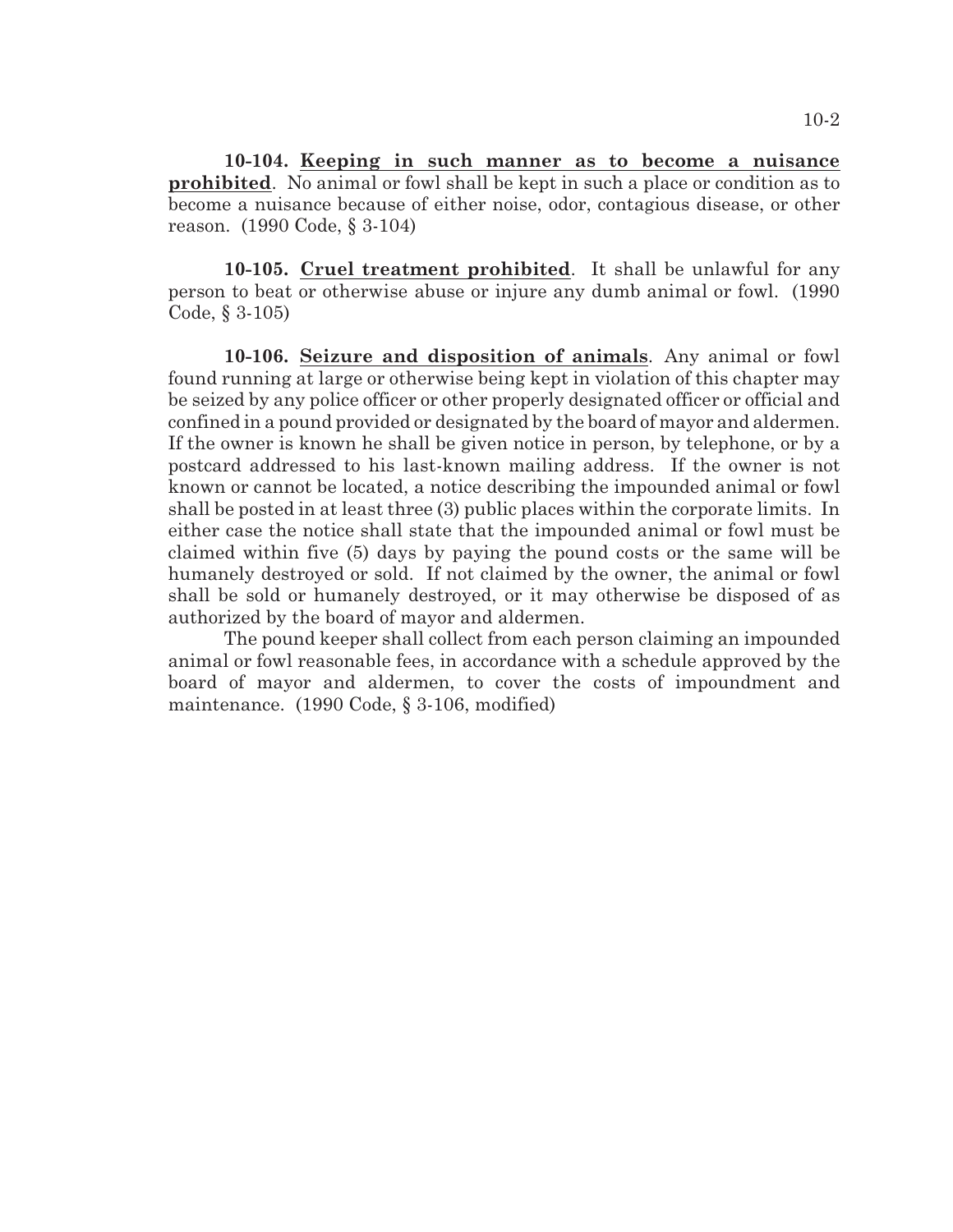### **CHAPTER 2**

## **DOGS**

### **SECTION**

- 10-201. Rabies vaccination and registration required.
- 10-202. Dogs to wear tags.
- 10-203. Running at large prohibited.
- 10-204. Vicious dogs to be securely restrained.
- 10-205. Noisy dogs prohibited.
- 10-206. Confinement of dogs suspected of being rabid.
- 10-207. Seizure and disposition of dogs.
- 10-208. Destruction of vicious or infected dogs running at large.

**10-201. Rabies vaccination and registration required**. It shall be unlawful for any person to own, keep, or harbor any dog without having the same duly vaccinated against rabies and registered in accordance with the provisions of the "Tennessee Anti-Rabies Law" (Tennessee Code Annotated, §§ 68-8-101 through 68-8-114) or other applicable law. (1990 Code, § 3-201)

**10-202. Dogs to wear tags**. It shall be unlawful for any person to own, keep, or harbor any dog which does not wear a tag evidencing the vaccination and registration required by the preceding section. (1990 Code, § 3-202)

10-203. **Running at large prohibited**.<sup>1</sup> It shall be unlawful for any person knowingly to permit any dog owned by him or under his control to run at large within the corporate limits.

Any person knowingly permitting a dog to run at large, including the owner of the dog, may be prosecuted under this section even if the dog is picked up and disposed of under the provisions of this chapter, whether or not the disposition includes returning the animal to its owner. (1990 Code, § 3-203)

**10-204.** Vicious dogs to be securely restrained.<sup>2</sup> It shall be unlawful for any person to own or keep any dog known to be vicious or dangerous unless such dog is so confined and/or otherwise securely restrained as to provide reasonably for the protection of other animals and persons. (1990 Code, § 3-204)

 ${}^{1}$ State law reference Tennessee Code Annotated, §§ 68-8-108 and 68-8-109.

<sup>2</sup>Municipal code reference

Dangerous and vicious animals: title 10, chapter 3.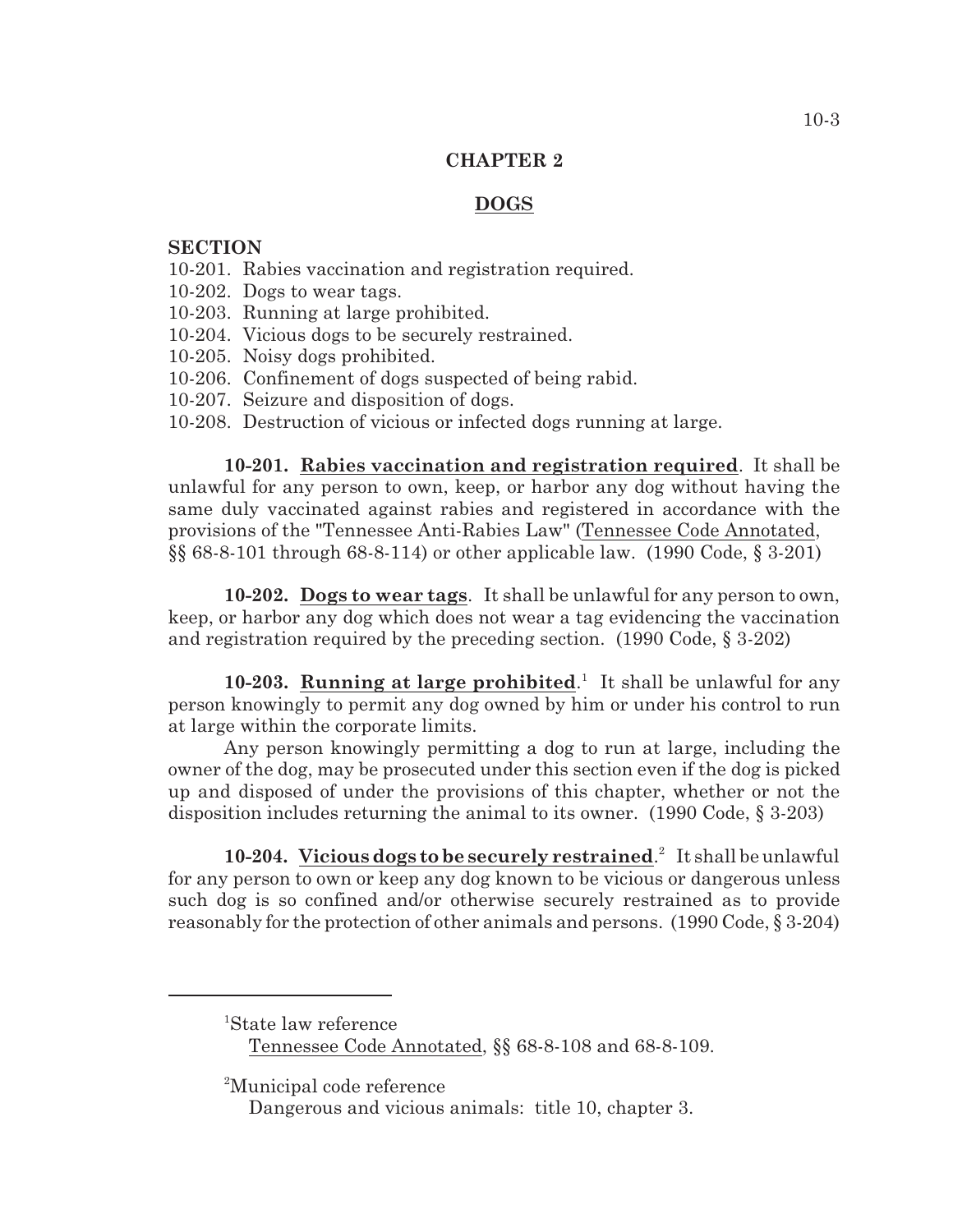**10-205. Noisy dogs prohibited**. No person shall own, keep, or harbor any dog which, by loud and frequent barking, whining, or howling, annoys, or disturbs the peace and quiet of any neighborhood. (1990 Code, § 3-205)

**10-206. Confinement of dogs suspected of being rabid**. If any dog has bitten any person or is suspected of having bitten any person or is for any reason suspected of being infected with rabies, the chief of police or any other properly designated officer or official may cause such dog to be confined or isolated for such time as he deems reasonably necessary to determine if such dog is rabid. (1990 Code, § 3-206)

**10-207. Seizure and disposition of dogs**. Any dog found running at large may be seized by any police officer or other properly designated officer or official and placed in a pound provided or designated by the board of mayor and aldermen. If the dog is wearing a tag the owner shall be notified in person, by telephone, or by a postcard addressed to his last known mailing address to appear within five (5) days and redeem his dog by paying a reasonable pound fee, in accordance with a schedule approved by the board of mayor and aldermen, or the dog will be sold or humanely destroyed. If the dog is not wearing a tag it shall be sold or humanely destroyed unless legally claimed by the owner within five (5) days. No dog shall be released in any event from the pound unless or until such dog has been vaccinated and has a tag evidencing such vaccination placed on its collar. (1990 Code, § 3-207)

**10-208. Destruction of vicious or infected dogs running at large**. When, because of its viciousness or apparent infection with rabies, a dog found running at large cannot be safely impounded it may be summarily destroyed by any policeman or other properly designated officer.<sup>1</sup> (1990 Code,  $\S$  3-208)

<sup>&</sup>lt;sup>1</sup>Municipal code reference

Dangerous and vicious animals: title 10, chapter 3. State law reference

For a Tennessee Supreme Court case upholding the summary destruction of dogs pursuant to appropriate legislation, see Darnell v. Shapard, 156 Tenn. 544, 3 S.W.2d 661 (1928).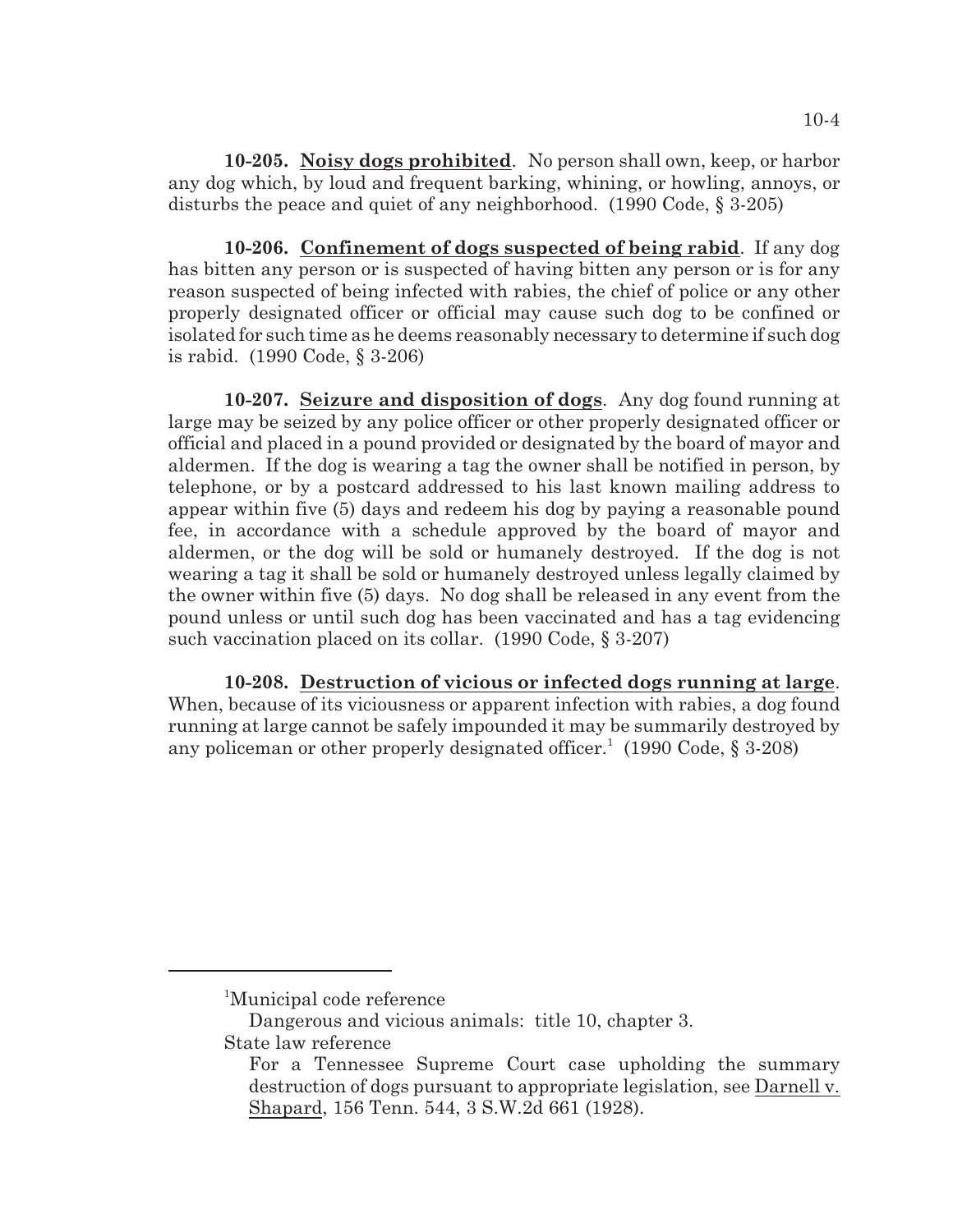#### **CHAPTER 3**

### **DANGEROUS AND VICIOUS ANIMALS<sup>1</sup>**

#### **SECTION**

- 10-301. Definitions.
- 10-302. Keeping of dangerous animals prohibited.
- 10-303. Dangerous animals exceptions.
- 10-304. Seizure, impoundment and disposition of dangerous animals.
- 10-305. Keeping of vicious animals prohibited.
- 10-306. Vicious animals exceptions.
- 10-307. Seizure, impoundment and disposition of vicious animals.

**10-301. Definitions**. Unless otherwise expressly stated or the context clearly indicates a different intention, the following terms shall, for the purpose of this chapter, have the meanings in this chapter.

"Dangerous animal" means (a) any animal which is not naturally tame or gentle, and which is of a wild nature or disposition, which is capable of killing, inflicting serious injury upon, or causing disease among, human beings or domestic animals and having known tendencies as a species to do so; (b) the following animals shall be deemed to be dangerous animals per se: (1) Drills and Mandrills [genus Mandrillus]; (2) Baboons [genus Papaio]; (3) Gelda Baboons [genus Theropithecus]; (4) Leopards; (5) Jaguars; (6) Tigers; (7) Lions; (8) Bears; (9) Poisonous Reptiles not native to Tennessee; (10) Llamas [Lama Peruana]; (11) Bison [Bonasus and Bisonbison]; (12) Primates not otherwise classified; (13) Camels [Camelus bactrians and Camelus dromedarius]; (14) Alpacas; (15) Guanacos; (16) Mouflon Sheep; (17) White-Tailed Deer; (18) Black Bears; (19) Bobcats; (20) Cougars; (21) Wild Turkeys; (22) Monk and Black Hooded Parakeets; (23) Wolfs; (24) Coyotes; (25) Foxes; (26) Badgers; (27) Wolverines; (28) Weazles; (29) Skunks; (30) Mink, (31) Bats; (32) Alligators and Crocodiles; (33) Piranhas; and (34) Fighting game chickens and fighting game roosters.

"Vicious animal" means any animal except for a dangerous animal per se, as listed above, that has bitten or clawed a person or persons while running at large and the attack was unprovoked, or any animal that has exhibited vicious propensities presently or by past conduct including such that said animal (a) has bitten or clawed a person or persons on two (2) separate occasions within a twelve (12) month period; (b) did bite or claw once causing injuries above the shoulders of a person (c) could not be controlled or restrained by the owner at

Vicious dogs to be securely restrained: § 10-204.

<sup>&</sup>lt;sup>1</sup>Municipal code reference

Destruction of vicious or infected dogs running at large: § 10-208.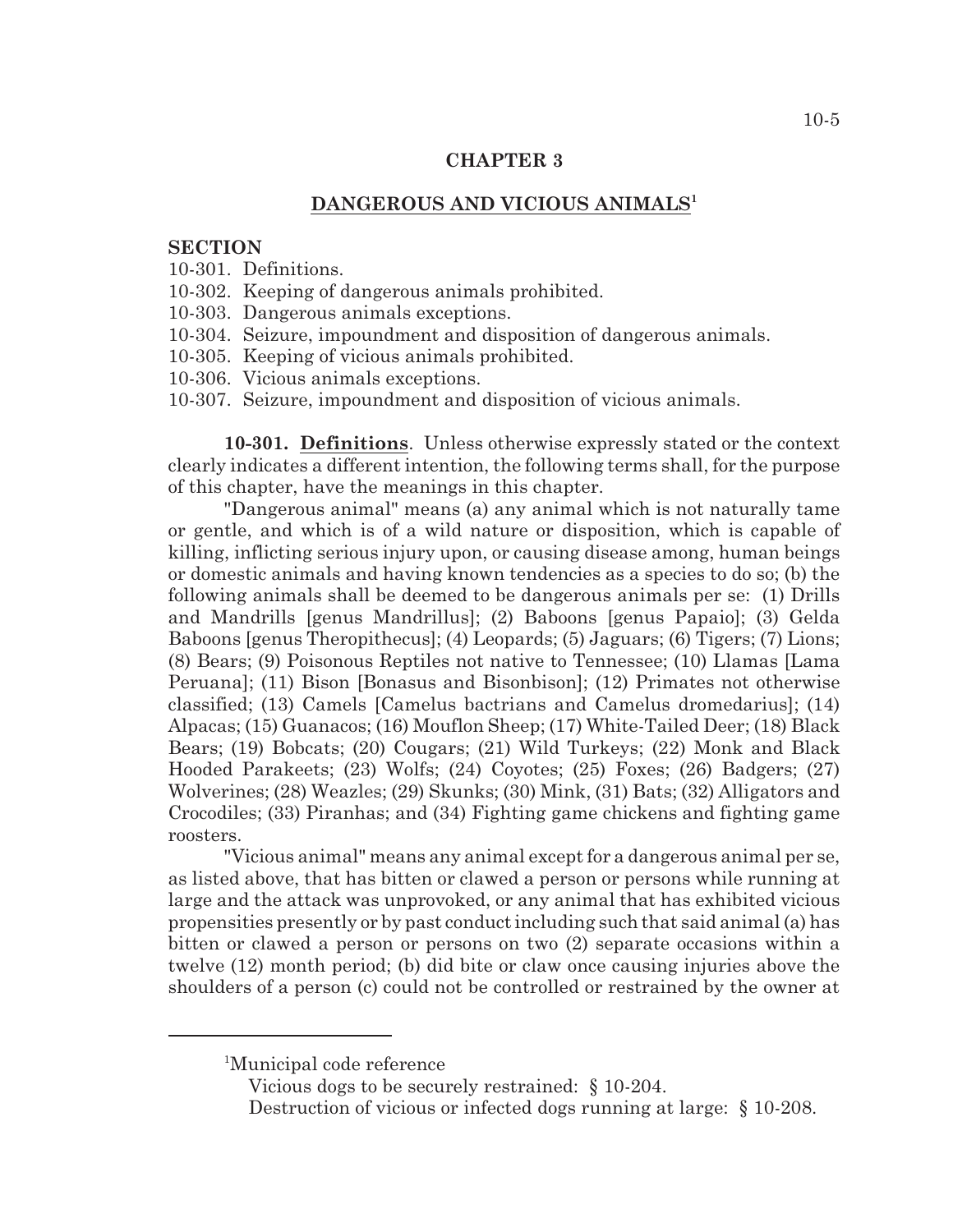the time of the attack to prevent the occurrence; or (d) has attacked any domestic animal or fowl on three (3) separate occasions within a twelve (12) month period. (1990 Code, § 3-301)

**10-302. Keeping of dangerous animals prohibited**. No person shall keep, shelter or harbor any dangerous animal as a pet, nor act as a temporary custodian for such animal, nor keep, shelter or harbor such animal for any other purpose or in any other capacity within the Town of Pegram, except as provided in § 10-303 of this code. (1990 Code, § 3-302)

**10-303. Dangerous animals exceptions**. The prohibition contained in § 10-302 of this code shall not apply to the keeping of dangerous animals in the following circumstances:

(1) The keeping of dangerous animals in a public zoo, bona fide educational or medical institution, humane society, or museum where they are kept as live specimens for the public to view, or for the purpose of instruction, research or study.

(2) The keeping of dangerous animals for exhibition to the public by a bona fide traveling circus, carnival, exhibit or show.

(3) The keeping of dangerous animals in a bona fide licensed veterinary hospital for treatment.

(4) The keeping of dangerous animals by a wildlife rescue organization with an appropriate permit from the Town of Pegram.

(5) Any dangerous animals under the jurisdiction of and in possession of the Tennessee Wildlife Resources Agency or the Tennessee Department of Conservation. (1990 Code, § 3-303)

**10-304. Seizure, impoundment and disposition of dangerous animals**. (1) In the event that a dangerous animal is found at large and unattended upon public property, park property, public right-of-way, or the property of someone other than its owner, thereby creating a hazard to person or property, such an animal may, and in the discretion of the mayor or his or her designee, be destroyed if it cannot be confined or captured. The Town of Pegram shall be under no duty to attempt the confinement of a dangerous animal found at large, nor shall it have a duty to notify the owner of such animal prior to its destruction.

(2) Upon the complaint of an individual that a person is keeping, sheltering or harboring a dangerous animal per se on premises in the Town of Pegram, the mayor shall cause the matter to be investigated, and after investigation, the facts indicate the person named in the complaint is keeping, sheltering, harboring a dangerous animal per se in the town, the mayor shall immediately cause the animal to be seized. An animal so seized shall be impounded for a period of seven (7) days. If at the end of the impoundment period the individual keeping, sheltering or harboring such dangerous animal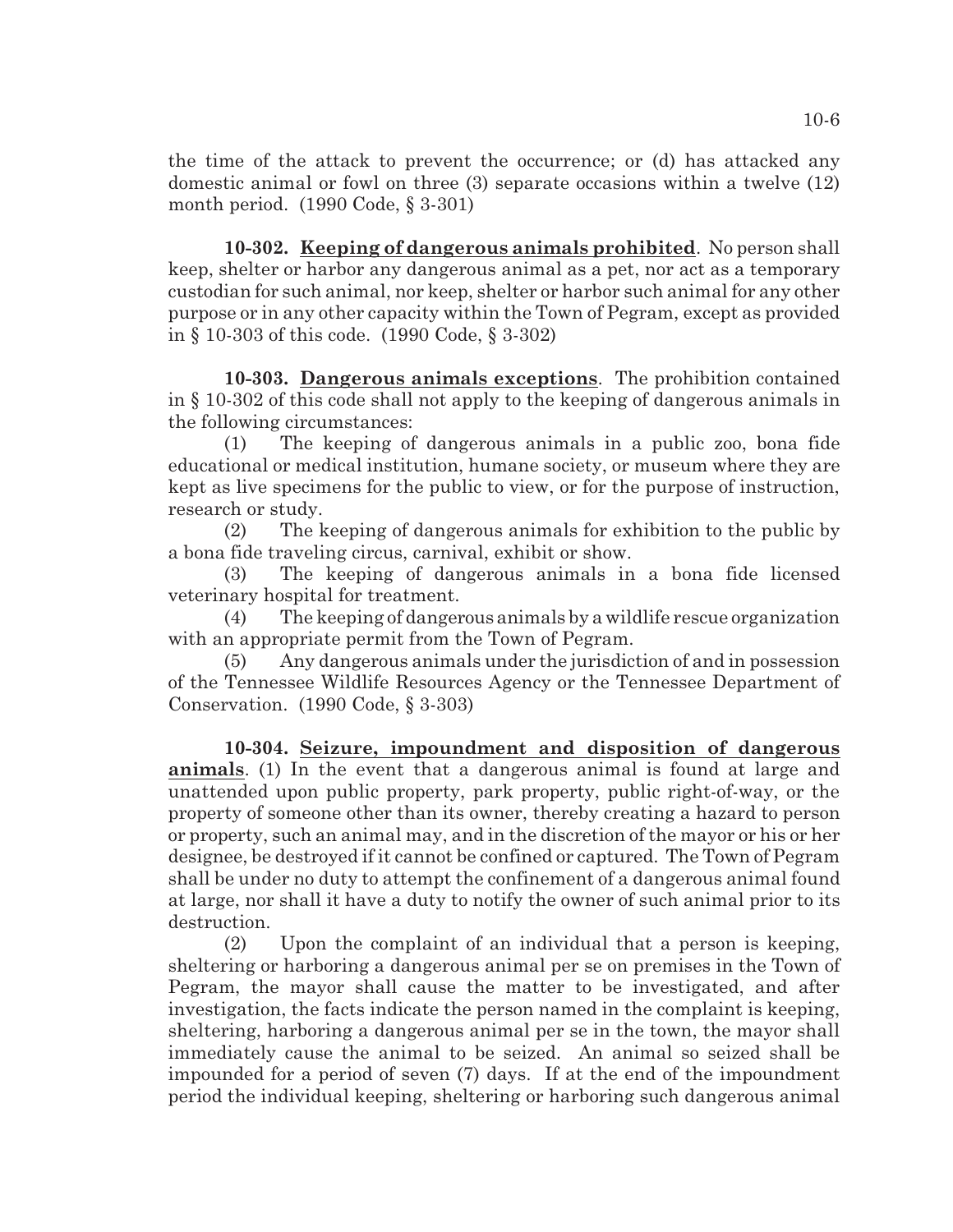per se has not petitioned the board of mayor and aldermen seeking return of such dangerous animal per se, the mayor shall cause the animal to be disposed of by sale, permanently place suchanimal with an organization or group allowed under this chapter to possess dangerous animals, or destroy such animal in a humane manner.

(3) Upon the complaint of any individual that a person is keeping, sheltering or harboring a dangerous animal other than a dangerous animal per se on premises in the Town of Pegram, the mayor shall cause the matter to be investigated, and if after investigation, the facts indicate the person named in the complaint is keeping, sheltering or harboring such a dangerous animal in the corporate limits, the mayor shall order the person named in the complaint to safely remove such animal from the Town of Pegram, permanently place the animal with an organization or group allowed in this chapter to possess dangerous animals, or destroy the animal, within three (3) days of the receipt of such an order. Such order shall be contained within a notice to remove the dangerous animal, which shall be given in writing to the person keeping, sheltering or harboring the dangerous animal, and shall be served personally or by certified mail. Such order or notice to remove the dangerous animal shall not be required where such dangerous animal has previously caused serious physical harm or death to any person in which case the mayor shall cause the animal to be immediately seized and impounded or destroyed if seizure and impoundment are not possible without serious physical harm or death or any person.

(4) The order to remove a dangerous animal other than a dangerous animal per se issued by the mayor may be appealed to the board of mayor and aldermen. In order to appeal such order, written notice of appeal must be filed with the mayor within three (3) days after the receipt of an order contained in a notice to remove dangerous animal. Failure to file such written notice and appeal shall constitute a waiver of right to appeal the order of the mayor.

(5) The notice of appeal shall state the grounds for such appeal and shall be delivered personally or by certified mail to the town hall. Such appeal shall be scheduled within seven (7) days of the receipt of the notice of appeal. The hearing may be continued for good cause. After such hearing, the board of mayor and aldermen may affirm or reverse the order of the mayor. Such determination shall be contained in a written decision and shall be filed with the mayor within three (3) days after the hearing, or any continued session thereof.

(6) If the board of mayor and aldermen affirm the action of the mayor, the board shall order in its written decision that the individual or entity owning, sheltering, harboring, or keeping such dangerous animal, remove such animal from the town, permanently place such animal with an organization or group allowed under this chapter of this code to possess dangerous animals, or destroy it. The decision and order shall immediately be served upon the person or entity against whom rendered in the same manner as notice of removal. If the original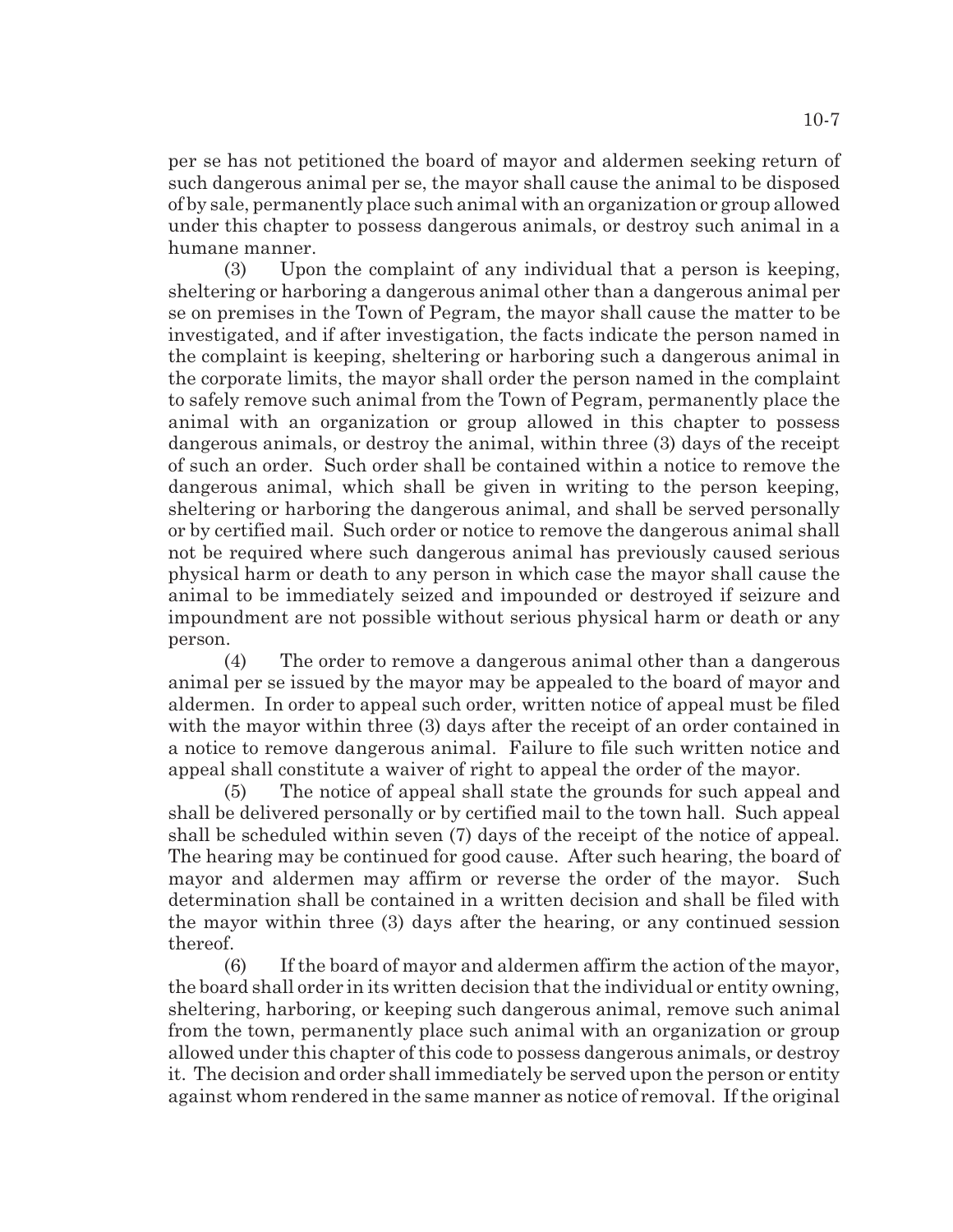order of the mayor is not appealed and is not complied with within three (3) days or the order of the board of mayor and aldermen after appeal is not complied with within three (3) days of its issuance, the mayor or his or her designee is authorized to seize and impound such dangerous animal. An animal so seized shall be impounded for a period of seven (7) days. If at the end of impoundment period, the individual or entity against whom the decision and order of the mayor or board of mayor and aldermen was issued has not petitioned the Chancery Court for Cheatham County, Tennessee for a review of said order, the mayor shall cause the animal to be disposed of by sale, permanently place such animal with an organization or group allowed under this chapter to possess dangerous animals, or destroy such animal in a humane manner. Failure to comply with an order of the mayor issued pursuant hereto and not appealed, or of the board of mayor and aldermen after appeal, shall constitute a misdemeanor offense and that person shall be subject to a fine of not less than twenty-five dollars (\$25.00) nor more than fifty dollars (\$50.00) per each offense. Each day such violation shall continue shall constitute a separate offense. (1990 Code, § 3-304)

**10-305. Keeping of vicious animals prohibited**. No person shall keep, shelter or harbor for any reason within the town a vicious animal so defined herein, except as provided in § 10-306 of this code. (1990 Code, § 3-305)

**10-306. Vicious animals exceptions**. The prohibition contained in § 10-305 of this code shall not apply to the keeping of vicious animals in the following circumstances:

(1) Animals under the control of a law enforcement or military agency.

(2) The keeping of guard dogs. However, guard dogs must be kept within a structure or fixed enclosure at all times, and any guard dog found at large may be processed as a vicious animal pursuant to the provisions of §§ 10-305 and 10-307 of this code. Any premises guarded by a guard dog shall be prominently posted with a sign containing the wording "guard dog," "vicious dog," or words of similar import, and the owner of such premises shall inform the mayor that a guard dog is on duty at said premises.  $(1990 \text{ Code}, \S 3-306)$ 

# **10-307. Seizure, impoundment anddisposition of vicious animals**.

(1) The mayor or his or her designee, in his or her discretion or upon receipt of a complaint alleging that a particular animal is a vicious animal as defined herein, may initiate proceedings to declare such animal a vicious animal. A hearing on the matter shall be conducted by the mayor or his or her designee. The person, firm, or corporation owning, keeping, sheltering, or harboring the animal in question shall be given not less than 72 hours written notice of the time and place of said hearing. Said notice shall set forth the description of the animal in question and the basis for the allegation of viciousness. The notice shall also set forth that if the animal is determined to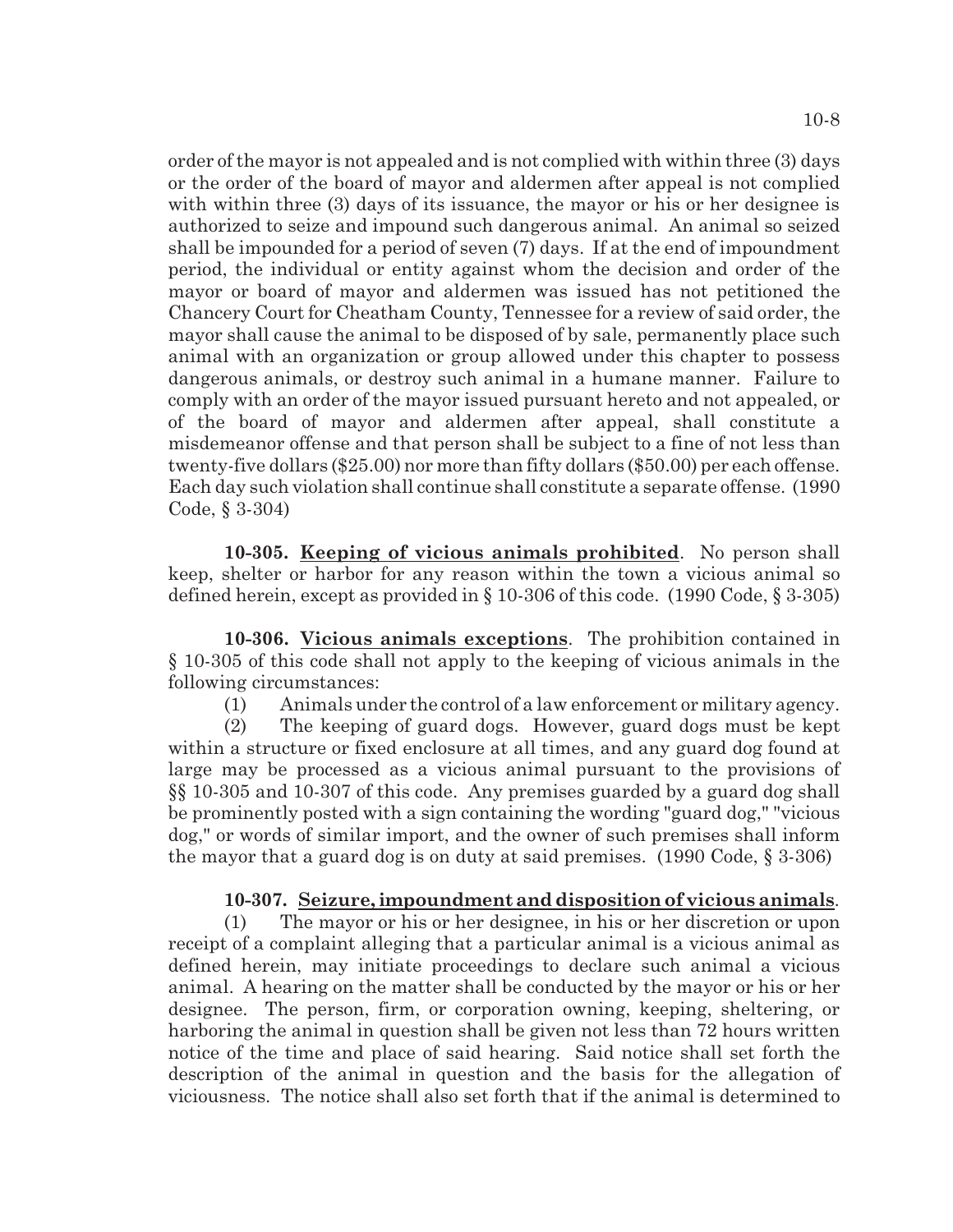be vicious, the owner will be required to remove it from the town or allow it to be destroyed. The notice shall be served upon any adult residing at the premises where the animal is located, or may be posted on those premises if no adult is present to accept service.

(2) If, after hearing, the mayor or his or her designee determines that an animal is vicious, the mayor or his or her designee shall order the person, firm, or corporation owning, sheltering, harboring or keeping the animal to remove it from the town, or to cause it to be destroyed in a humane manner. The order shall immediately be served upon the individual or entity against whom issued in the same manner as the notice of hearing. If the order is not complied with within three (3) days of its issuance, the mayor or his or her designee is authorized to seize and impound the animal. An animal so seized shall be impounded for a period of seven (7) days. If at the end of the impoundment period, the individual or entity against whom the order of the mayor or his or her designee was issued has not appealed such order to the board of mayor and aldermen, the mayor or his or her designee shall cause the animal to be destroyed.

(3) The order to remove or destroy a vicious animal issued by the mayor or his or her designee may be appealed to the board of mayor and aldermen. In order to appeal such order, written notice of appeal must be filed with the mayor within three (3) days after receipt of the order to remove or destroy the vicious animal. Failure to file such written notice of appeal shall constitute a waiver of right to appeal the order of the mayor or his or her designee.

(4) The notice of appeal shall state the grounds for such appeal and shall be delivered personally or by certified mail to the town hall. The hearing of such appeal shall be scheduled within seven days of the receipt of notice of appeal. The hearing may be continued for good cause. After such hearing, the board of mayor and aldermen may affirm or reverse the order of the mayor or his or her designee. Such determination shall be filed with the mayor within three days after the hearing, or any continued session thereof.

(5) If the board affirms the action of the mayor or his or her designee, the board shall order in its written decision that the individual or entity owning, sheltering, harboring or keeping such vicious animal, shall remove such animal from the town or cause it to be destroyed in a humane manner. The decision and order shall immediately be served upon the person or entity against whom rendered in the same manner as the order to remove or destroy. If the original order of the mayor or his other designee is not appealed and is not complied with within three (3) days or the order of the board after appeal is not complied with within three (3) days of its issuance, the mayor or his or her designee is authorized to seize and impound such vicious animal. An animal so seized shall be impounded for a period of seven (7) days. If at the end of the impoundment period, the individual or entity against whom the decision and order of the mayor or his or her designee and/or the board was issued has not petitioned the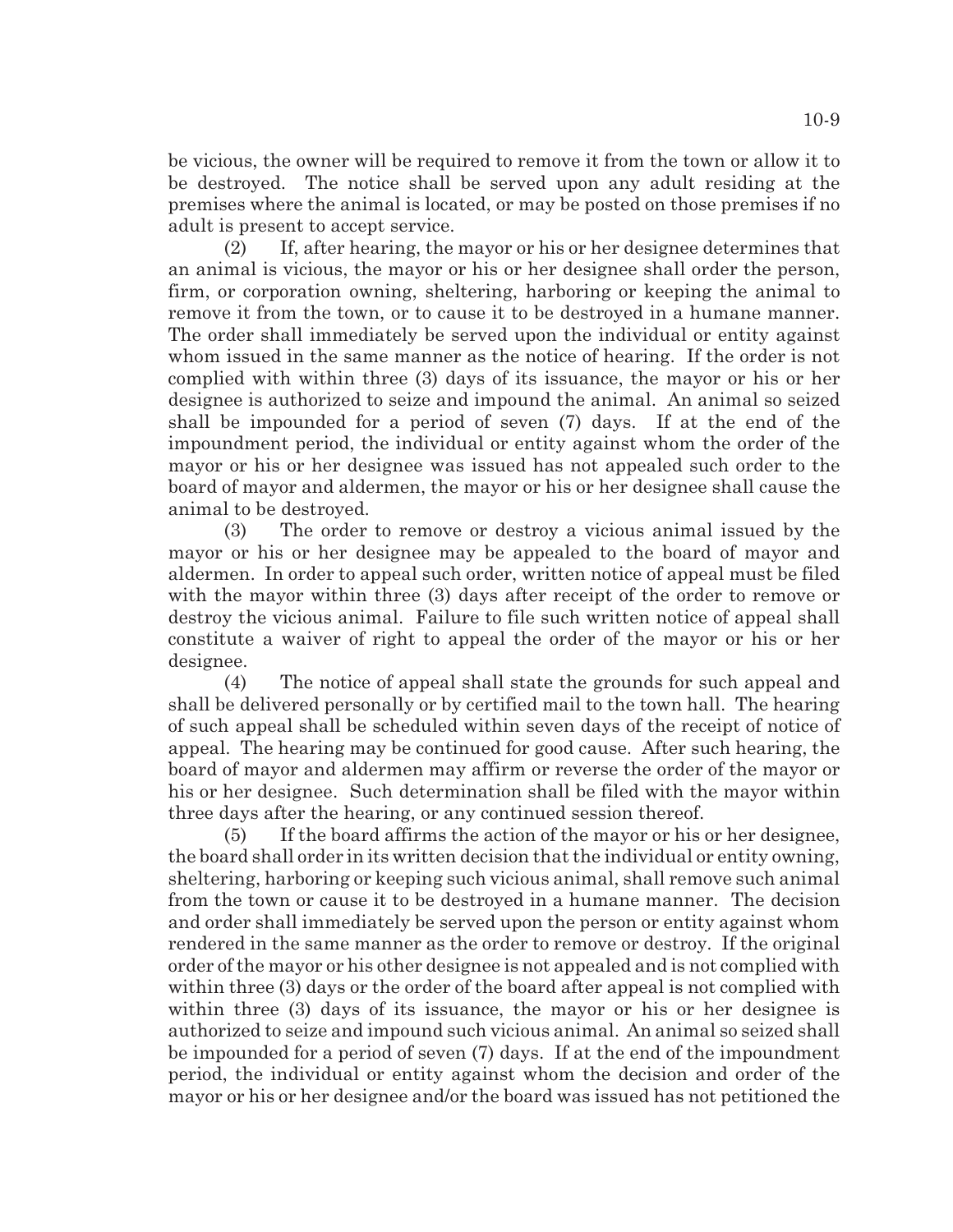Chancery Court for Cheatham County for a review of said order, the mayor or his or her designee shall cause the animal to be destroyed in a humane manner.

(6) Failure to comply with an order of the mayor or his or her designee issued pursuant hereto and not appealed, or of the board of mayor and aldermen after appeal, shall constitute a misdemeanor offense punishable as is set forth in § 10-304.

(7) Any animal found at large which displays vicious tendencies may be processed as a vicious animal pursuant to the foregoing, unless the animal is so vicious that it cannot safely be apprehended, in which case the mayor or his or her designee may immediately destroy it.

(8) Any animal which is alleged to be vicious and which is under impoundment or quarantine at the animal shelter shall not be released to the owner, but shall continue to be held at the expense of the owner pending the outcome of the hearing. All costs of such impoundment or quarantine shall be paid by the owner if the animal is determined to be vicious. If the animal is not determined to be vicious, all costs of such impoundment or quarantine shall be paid by the town. (1990 Code, § 3-307)